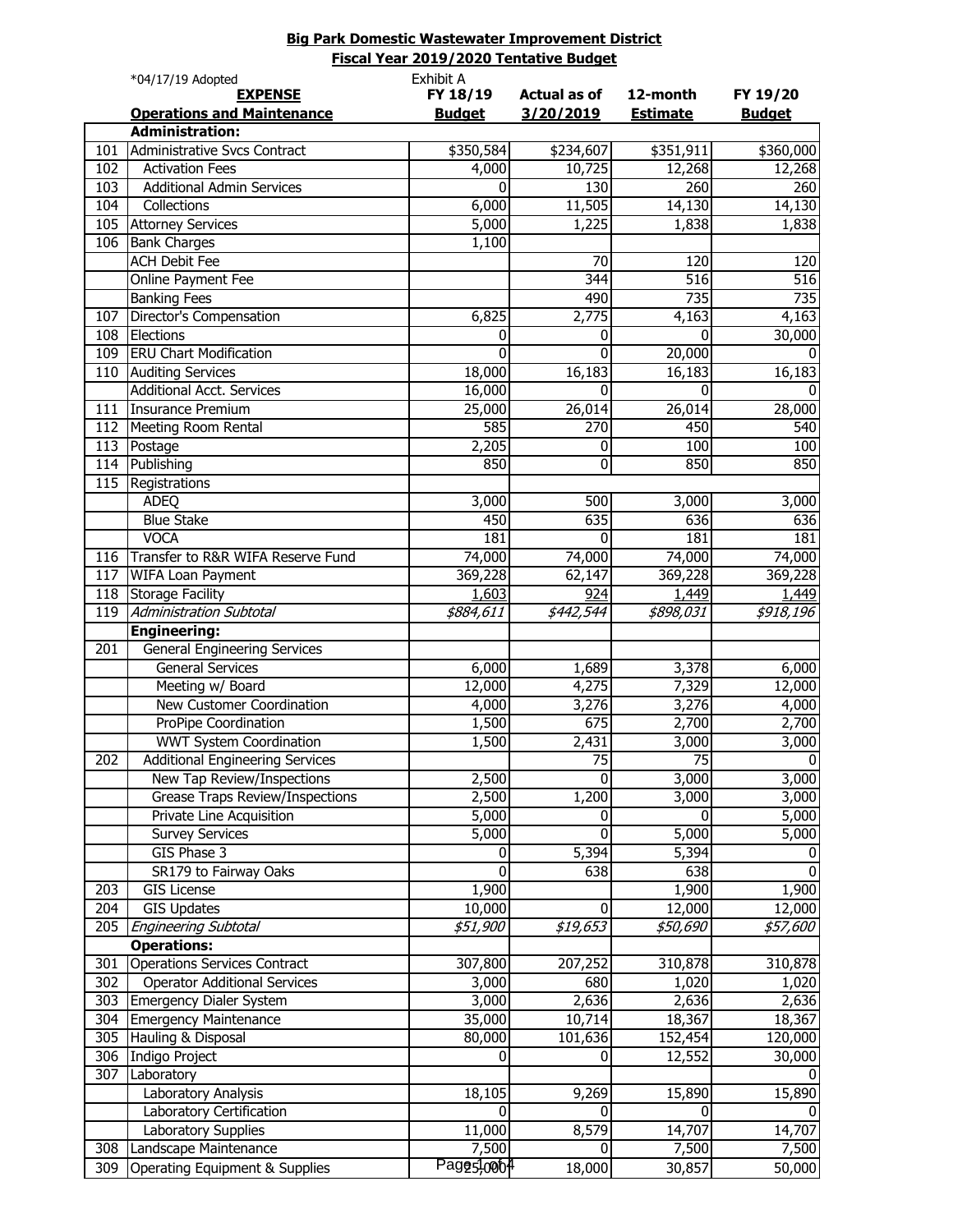# **Big Park Domestic Wastewater Improvement District Fiscal Year 2019/2020 Tentative Budget**

| 310 | Security at WWTP                        | 0           | $\mathbf{0}$ | 0           | 25,000       |
|-----|-----------------------------------------|-------------|--------------|-------------|--------------|
| 311 | System Maint - see project list         |             | 7,892        | 7,892       | 7,892        |
|     | Dust, Flush & Video Lines               | 60,000      | 0            | 60,000      | 60,000       |
|     | <b>Generator Maintenance</b>            | 5,500       | 2,253        | 5,500       | 5,500        |
|     | Bio Cube Media                          | 19,800      | 0            | 19,800      | 22,770       |
|     | <b>Headworks Maintenance</b>            | 5,000       | 2,196        | 5,000       | 6,500        |
|     | <b>UV Components</b>                    | 27,500      | 7,079        | 27,500      | 50,000       |
|     | <b>Compressor Service</b>               | 4,336       | 2,088        | 4,336       | 4,336        |
|     | <b>UV Compressor</b>                    | 8,000       | 0            | 8,000       |              |
|     | <b>SCADA System</b>                     | 0           | 0            | $\Omega$    | <sup>0</sup> |
|     | <b>Belt Press Components</b>            | 15,000      | 11,908       | 15,000      | 35,000       |
|     | Reuse Pump Upgrade                      | 28,259      | 0            | 28,259      |              |
|     | <b>Bio Barge</b>                        | 16,395      | 0            | 16,395      |              |
|     | Biolac Difusers R&R and Clean           | 8,250       | 0            | 8,250       | 8,250        |
|     | Clean and Swap FEQ tanks                | 12,500      | 0            | 12,500      | 7,500        |
|     | Reuse Pump Panel Upgrade                | 0           | 0            | 0           | 35,000       |
|     | <b>Treatment Plant Erosion/Settling</b> | 14,000      | 3,000        | 9,000       | 9,000        |
| 312 | Training - GIS Program                  | 0           | 0            | 0           | 0            |
| 313 | Electric                                |             |              |             |              |
|     | <b>Treatment Plant</b>                  | 90,500      | 67,004       | 94,594      | 94,594       |
|     | $LS$ #8                                 | 9,000       | 7,590        | 10,715      | 10,715       |
|     | LS $#10$                                | 3000        | 2,090        | 2,951       | 2,951        |
| 314 | Treatment Plant Riprap                  | 0           | 0            | 0           |              |
| 315 | Telephone                               | 1,950       | 1,058        | 1,693       | 1,693        |
| 316 | Water                                   | 1,925       | 1,161        | 1,858       | 2,000        |
| 317 | Internet                                | 775         | 545          | 885         | 1,020        |
| 318 | Contingency                             | 175,861     | 475          | 760         | 107,798      |
| 319 | <b>Operator Subtotal</b>                | \$997,956   | \$475,105    | \$907,748   | \$1,068,516  |
| 320 | subtotal                                | \$1,934,467 | \$937,302    | \$1,856,468 | \$2,044,312  |
| 321 | District O&M Reserve Fund               | 1,409,168   | 1,409,168    | 1,409,168   | 1,368,384    |
| 322 | Reimbursable Eng. Svc.                  | 25,000      |              |             | 25,000       |
| 323 | Reimbursable Annexation Fees            | 2,000       |              |             | 2,000        |
| 324 | <b>Total O&amp;M Expenses</b>           | \$3,370,635 | \$2,346,470  | \$3,265,636 | \$3,439,696  |

|     |                              | FY 18/19      | <b>Actual as of</b> | 12-month        | FY 19/20      |
|-----|------------------------------|---------------|---------------------|-----------------|---------------|
|     | <b>Capital Expense</b>       | <b>Budget</b> | 3/20/19             | <b>Estimate</b> | <b>Budget</b> |
| 401 | Emergency Cap. Fund          | \$582,177     | \$0                 | \$582,177       | \$66,460      |
| 402 | Chaparral Line               |               |                     |                 |               |
|     | Chaparral Line Engin.        | 30,000        |                     |                 |               |
|     | Chaparral Line Const.        | 180,000       |                     |                 |               |
|     | Reimb. Chaparral Line Engin. | 15,000        |                     |                 |               |
|     | Reimb. Chaparral Line Const. | 90,000        |                     |                 |               |
| 403 | Mainline Expansion           | 400,000       | 12,023              | 42,000          | 679,602       |
| 404 | Contingency                  | 92,500        | 5,800               | 5,800           |               |
| 405 | <b>Total Capital Expense</b> | \$1,389,677   | \$17,823            | \$629,977       | \$746,062     |
|     |                              |               |                     |                 |               |
| 406 | <b>Total Expense Budget</b>  | \$4,760,312   | \$2,364,293         | \$3,895,613     | \$4,185,758   |
|     |                              |               |                     |                 |               |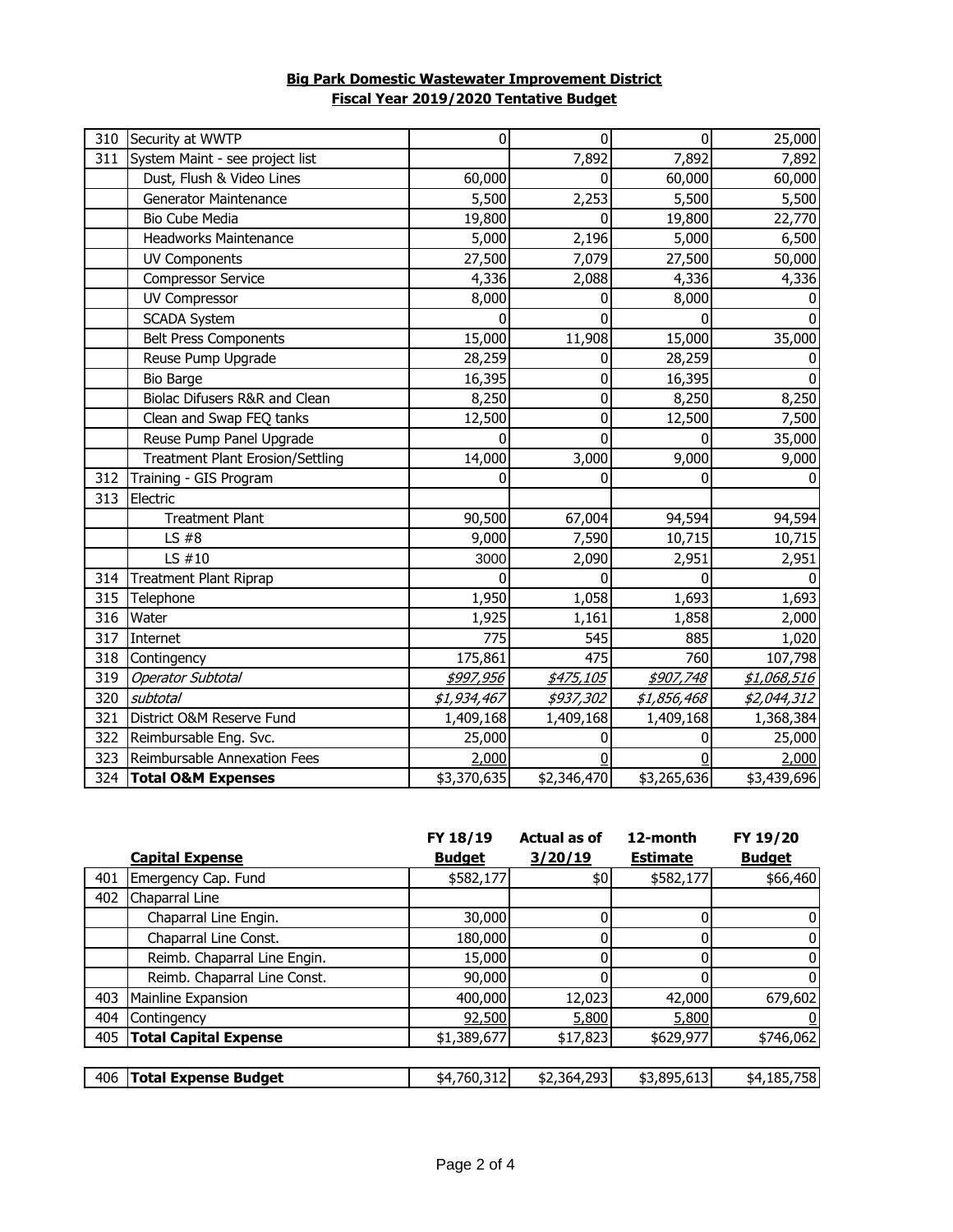### **Big Park Domestic Wastewater Improvement District Fiscal Year 2019/2020 Tentative Budget**

|     | <b>REVENUE</b>                       | FY 18/19      | <b>Actual as of</b> | 12-month        | FY 19/20      |
|-----|--------------------------------------|---------------|---------------------|-----------------|---------------|
|     | <b>Operations and Maintenance</b>    | <b>Budget</b> | 3/20/2019           | <b>Estimate</b> | <b>Budget</b> |
| 501 | <b>User Fees</b>                     | \$1,590,958   | \$1,287,660         | \$1,682,660     | 1,682,660     |
| 502 | <b>Activation/Transfer Fee</b>       | 4,000         | 10,918              | 12,268          | 12,268        |
| 503 | Ad Valorem Tax                       | 0             |                     |                 |               |
| 504 | <b>Collection Fees</b>               | 6,000         | 8,402               | 11,203          | 11,203        |
| 505 | Permit Fees                          | 2,000         | 3,225               | 3,875           | 3,875         |
| 506 | Interest                             | 12,000        | 10,283              | 13,711          | 13,711        |
| 507 | Miscellaneous O&M Income (Event Fee) | O             | 775                 | 1,500           | 3,000         |
| 508 | Reuse Effluent Income - VOCA         | n             | 7,305               | 7,500           | 7,500         |
| 509 | Subtotal O&M Revenue                 | 1,614,958     | 1,328,568           | 1,732,716       | 1,734,216     |
| 510 | Transfer From R&R WIFA Fund          | 74,000        | 74,000              | 74,000          | 74,000        |
| 511 | Reimb. Engineering Fees              | 25,000        | 225                 | 225             | 25,000        |
| 512 | Reimb. Annexation Fees               | 2,000         |                     |                 | 2,000         |
| 513 | <b>Total O&amp;M Revenue</b>         | \$1,715,958   | \$1,402,793         | \$1,806,941     | \$1,835,216   |
|     | <b>Capital Revenue</b>               |               |                     |                 |               |
| 601 | Capacity Fees                        | \$12,000      | \$60,378            | \$60,378        | \$12,000      |
| 602 | Chaparral Line                       |               |                     |                 |               |
|     | Reimb. Chaparral Line Engineering    | \$10,000      | \$0                 | \$0             | \$0           |
|     | Reimb. Chaparral Line Construction   | \$75,000      | 40                  | \$0             | $$0$$         |
| 603 | Interest                             | 1,500         | 8,579               | 11,439          | 1,500         |
| 604 | Miscellaneous                        | O             | O                   |                 |               |
| 605 | <b>Total Capital Revenue</b>         | \$98,500      | \$68,957            | \$71,817        | \$13,500      |

| 606 | <b>Total Revenue</b> | \$1.814.458 | ا 750.<br>471<br>\$1.47 | \$1,878,758 | 716I<br>\$1,848,, |
|-----|----------------------|-------------|-------------------------|-------------|-------------------|
|     |                      |             |                         |             |                   |

### **WIFA Loan Reserve Transfer**

| 701<br>oan      | <b>Payment Reserve</b>  | \$0     | \$0     | \$0     | \$0     |
|-----------------|-------------------------|---------|---------|---------|---------|
| 702<br>Interest |                         | 1,000   | 1,000   | 1,000   | 1,000   |
| 703             | Total Loan Reserve Fund | \$1,000 | \$1,000 | \$1,000 | \$1,000 |

### **WIFA O&M R&R Reserve**

| 704 | <u>ገ&amp;M</u><br>ransfer         | ا000،ا<br>\$74 | ا000<br>-<br>74<br>J/   | 74,000<br>$\mathbf{D}$ | .000'<br>J  |
|-----|-----------------------------------|----------------|-------------------------|------------------------|-------------|
| 705 | . nte'<br>Fund<br>Reserve<br>∟oan | .000<br>574    | $.000 \mathsf{I}$<br>74 | 000.1<br>74<br>DI.     | .000'<br>D/ |

#### **District O&M Reserve**

| 706 | <b>O&amp;M T</b><br>ransfer | \$0 | ا409،168.<br>- ተ<br>ב ב   | .409,168<br>\$1. | \$1,368,384 |
|-----|-----------------------------|-----|---------------------------|------------------|-------------|
| 707 | <b>Total Reserve Fund</b>   | \$0 | 409,168.<br>- ተ<br>'י ⊤ ⊄ | .409,168<br>\$1, | \$1,368,384 |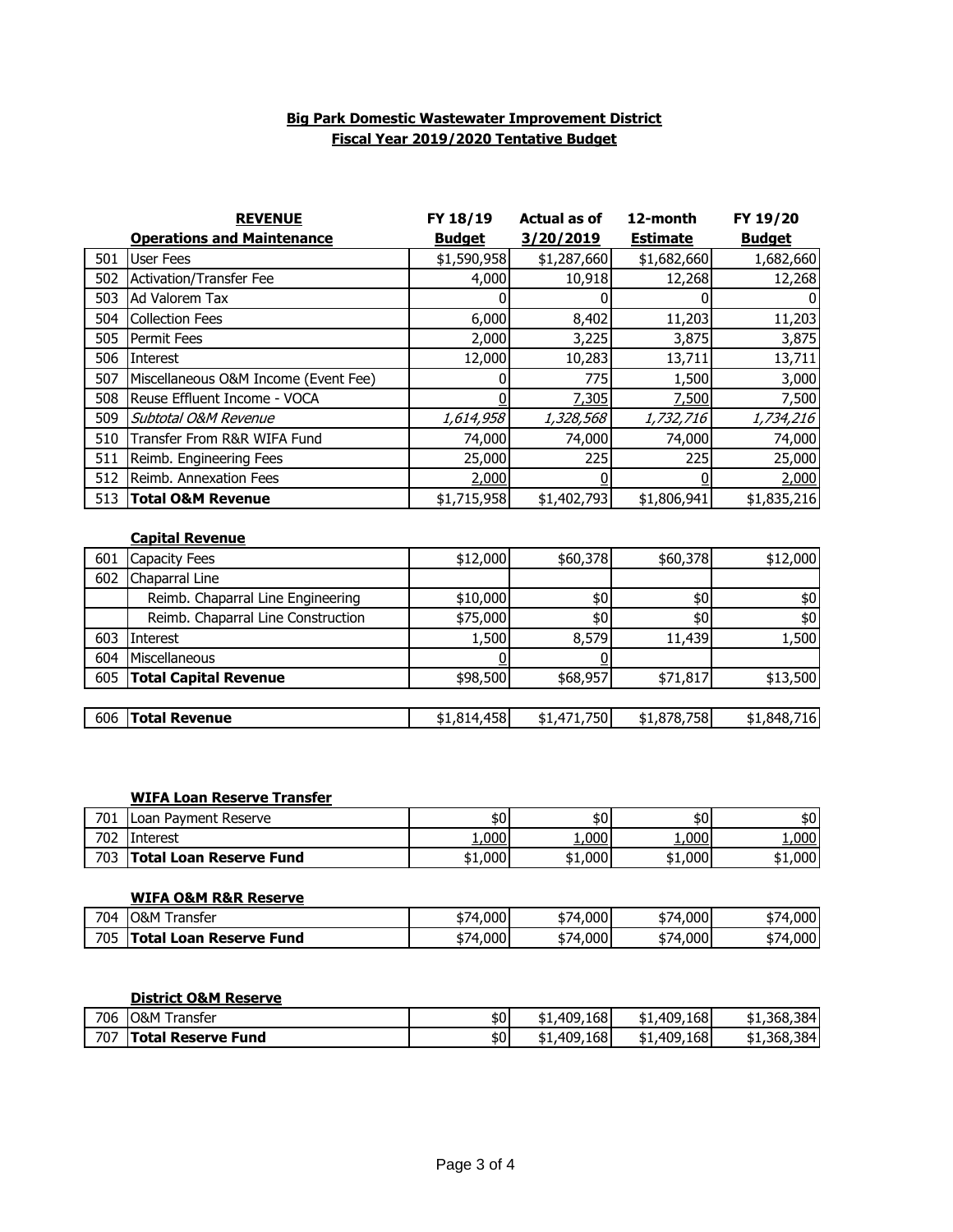## **Fiscal Year 2019/2020 Tentative Budget Big Park Domestic Wastewater Improvement District**

## **FUND BALANCES**

|     | <b>Operations &amp; Maintenance Fund</b> |             |
|-----|------------------------------------------|-------------|
| 801 | Balance as of 03/20/2019                 | \$2,119,497 |
| 802 | <b>Estimated Expenses 18/19</b>          | 919,166     |
| 803 | Subtotal                                 | 1,200,331   |
| 804 | Anticipated Revenue 18/19                | 404,148     |
|     | 805 Estimated Ending Balance 18/19       | 1,604,480   |
|     |                                          |             |
|     | 806 Est. Beginning Balance 19/20         | 1,604,480   |
| 807 | Estimated Revenue 19/20                  | 1,835,216   |
| 808 | Estimated Expense 19/20                  | 3,439,696   |
| 809 | Estimated Ending balance 19/20           | \$0         |
|     |                                          |             |

|     | <b>Capital Fund</b>              |             |  |
|-----|----------------------------------|-------------|--|
| 810 | Balance as of 03/20/2019         | \$1,341,856 |  |
| 811 | Estimated Expenses 18/19         | 612,154     |  |
| 812 | Subtotal                         | 729,702     |  |
| 813 | Anticipated Revenue 18/19        | 2,860       |  |
| 814 | Estimated Ending Balance 18/19   | 732,562     |  |
|     |                                  |             |  |
|     | 815 Est. Beginning Balance 19/20 | 732,562     |  |
|     | 816 Estimated Revenue 19/20      | 13,500      |  |
| 817 | Estimated Expense 19/20          | 746,062     |  |
| 818 | Estimated Ending balance 19/20   | \$0         |  |
|     |                                  |             |  |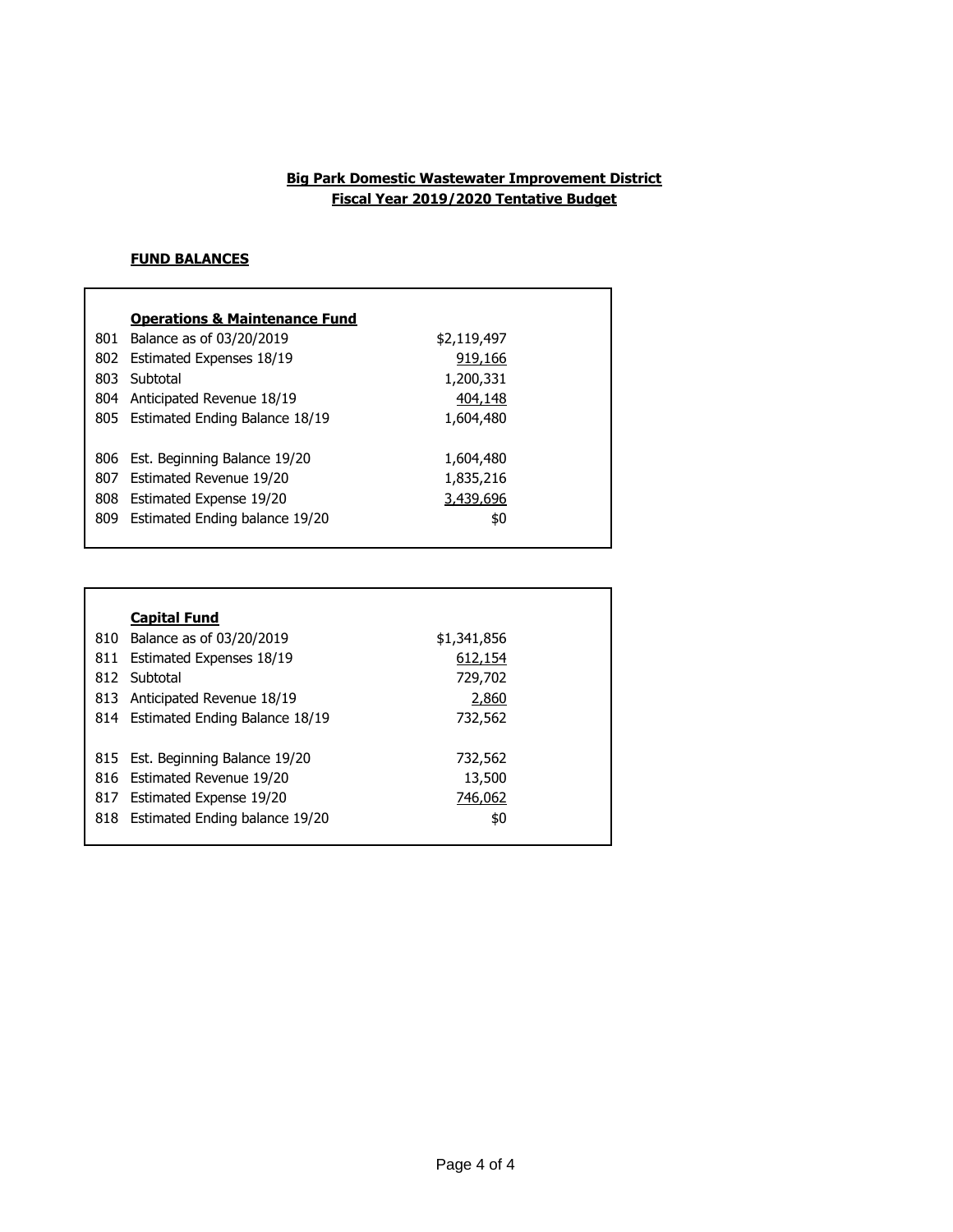|        |        |       | Delinquent accts |                         |
|--------|--------|-------|------------------|-------------------------|
|        |        |       | 25               |                         |
|        |        |       | 30               |                         |
|        |        | 11505 | 25               |                         |
|        |        | -8377 | 28               |                         |
| 10,918 |        | 3128  | <u>19</u>        |                         |
|        |        |       | 127              |                         |
| 8,402  | 11,203 | 75    |                  |                         |
|        | 13,828 | 35    | \$38,741.52      |                         |
|        |        | 2625  |                  | -4510.04 Shaub 16048-2  |
|        |        |       |                  | -1353.02 Hill 11039     |
|        |        |       |                  | -996.18 Swider 07006-1  |
|        |        |       |                  | -907.18 Harris 03042X-1 |
|        |        |       | $-107.89$        | 11127                   |
|        | 5000   |       | $-225$           | 60141                   |
|        | 6      |       | -50              | 22059                   |
|        | 30000  |       | \$30,592.21      |                         |

\*\*\* \*\*\*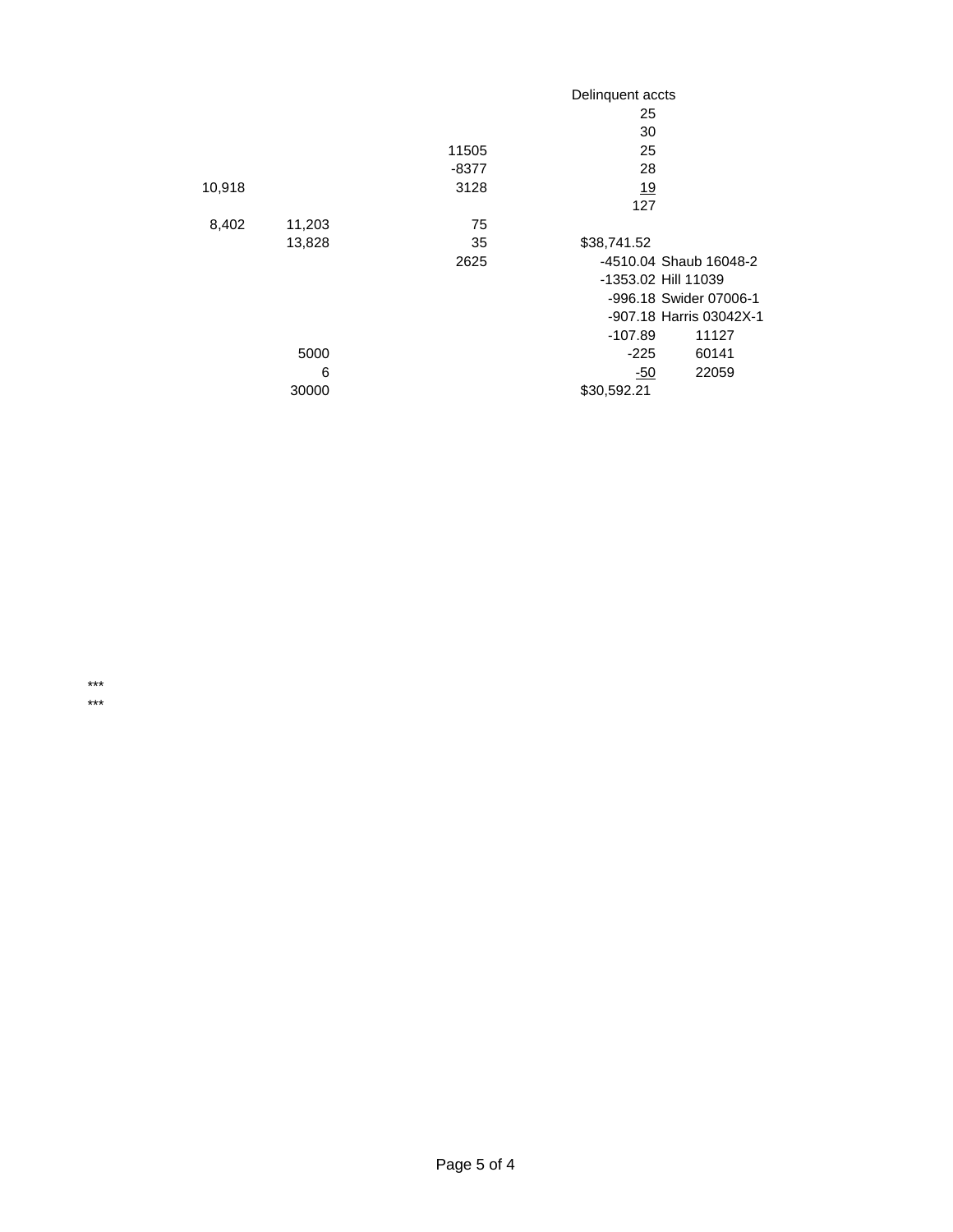\$0